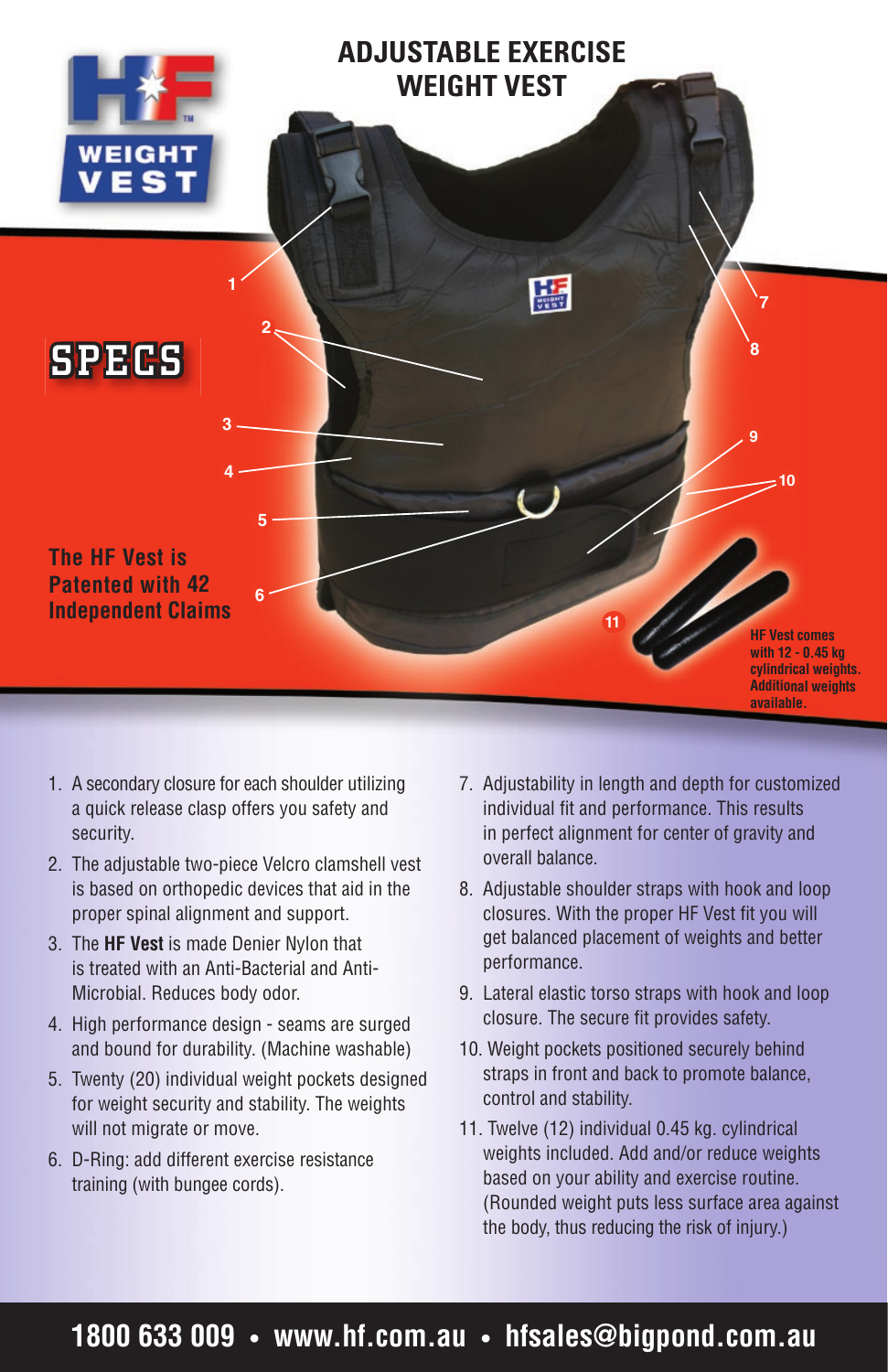

## ADJUSTABLE WEIGHT VEST

顯

## **LOSE WEIGHT**

 $\overline{\mathbf{o}}$ 

**BUILD LEAN MUSCLE** 

 $\overline{\mathbf{o}}$ 

## **IMPROVE BONE DENSITY**

**You can use the HF Vest in the Gym, Outdoors, or just Around the House.**

**A Cheap Alternative to Liposuction** 

Voted "Must Have Fitness Product" Women's Health & Fitness Magazine & Shape Magazine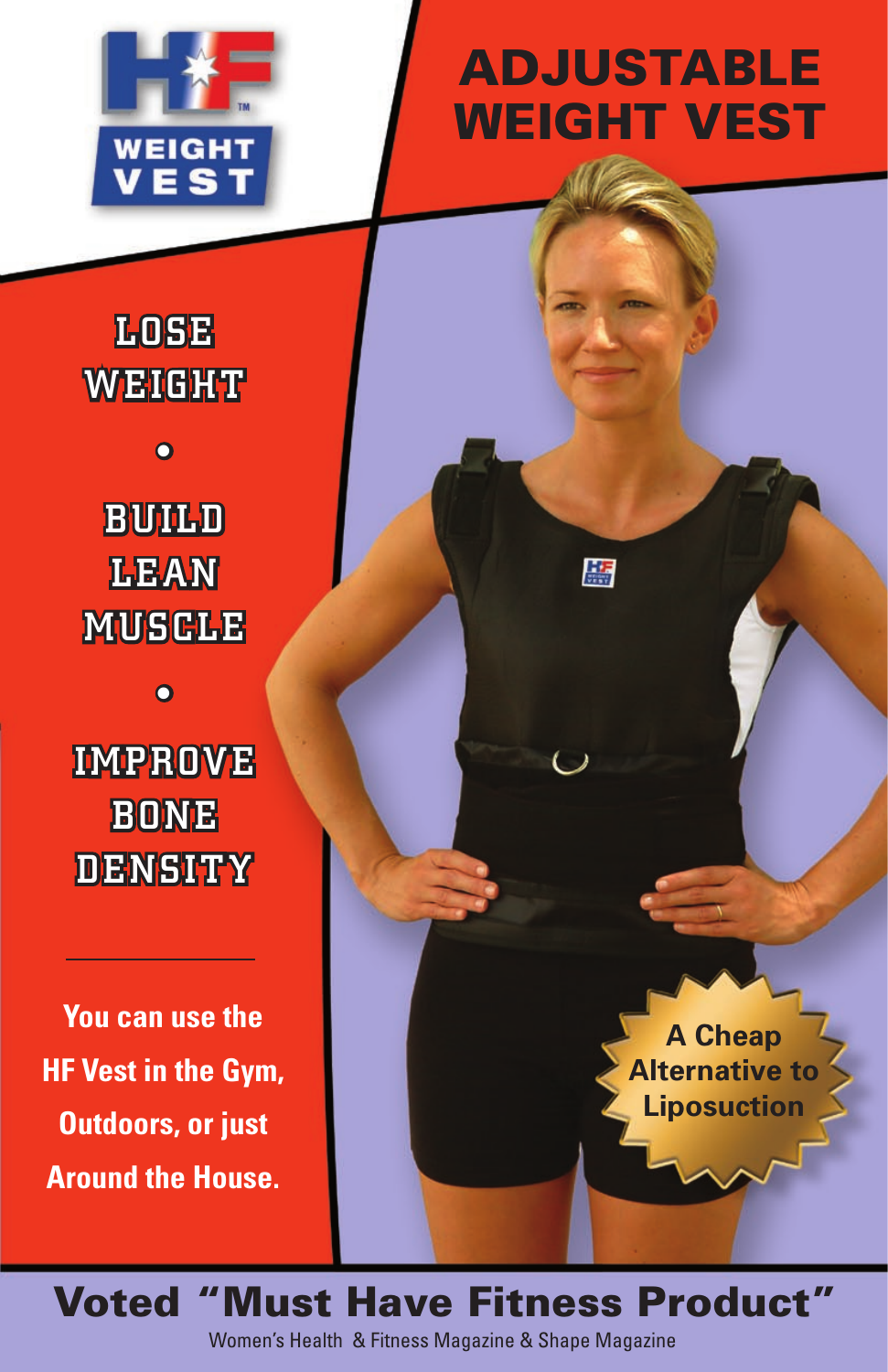# **Proven Results.**

Voted "Most Innovative Fitness Product" SGMA International - The Super Show



**Burn up to 70% Burn up to 70% more calories more calories by adding the by adding the HF Vest to your HF Vest to your normal activity. normal activity.**

Maximizes your current fitness program. Strengthens your core muscles & improves spinal bone density.

Your body is acclimated to your weight and it burns calories based on weight, exercise, duration and intensity. When you add weight to your body, more muscles are recruited to support the function of moving the added weight; in turn more calories are burned to support the muscle action. A properly weighted vest will intensify any exercise or activity increasing the metabolic rate. Thus, you can double your RESULTS and BURN more calories in the same amount of time, making any workout more effective.

"I love this vest. The moment it went on my body I knew this was something that would become a key-part of my own training as well as the training that I provide to my clients. I loved it so much that I had to share it with Katie Couric. This is a great way to improve your existing workouts or create completely new ones just by wearing the Vest!"



Kathy Kaehler Celebrity trainer to the some of Hollywood's Famous Stars.